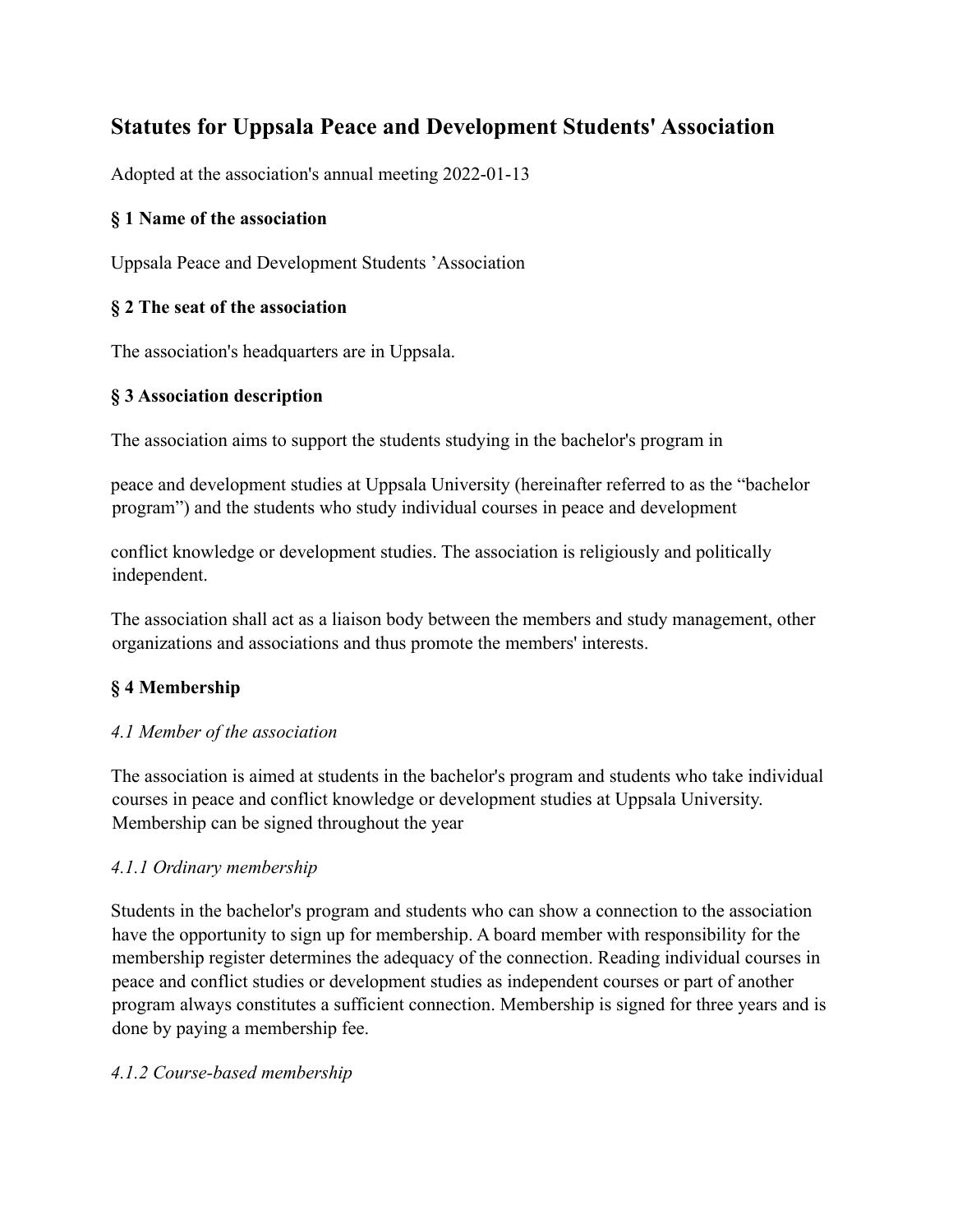Students at Uppsala University who can demonstrate a connection to the association, have the opportunity to sign a course-based membership that extends over a semester. A board member with responsibility for the membership register determines the adequacy of the connection. Reading individual courses in peace and conflict knowledge or development studies as independent courses or part of another program always constitutes a sufficient connection.

#### *4.1.3 Alumni membership*

People who have previously received regular membership in the association can sign up for alumni membership. Alumni members do not have the right to vote in the association and are not eligible for positions of trust within the association. Alumni members have the right to speak at the annual meeting. Alumni members sign up for membership for three years at a time.

#### *4.1.4 Honorary Member*

The board has the opportunity to nominate honorary members, who are appointed by a simple majority at the annual general meeting. Nomination of honorary members can be justified on two possible grounds, one is someone who has done something special that has contributed to the association's development, the other is a prominent person in peace and conflict knowledge or development studies. Two honorary memberships can be appointed per regular annual meeting, one on each basis.

#### *4.1.4 Course-based membership*

Students at Uppsala University who can demonstrate a connection to the association, have the opportunity to sign a course-based membership that extends over a semester. A board member with responsibility for the membership register determines the adequacy of the connection. Reading individual courses in peace and conflict knowledge or development studies as independent courses or part of another program always constitutes a sufficient connection. Membership is signed for a semester and is done by paying a membership fee. All members have the right to run for office and hold positions of trust.

#### *4.2 Withdrawal*

Automatic withdrawal from the association takes place for regular and alumni members three years after signing membership. For course-based membership, withdrawal takes place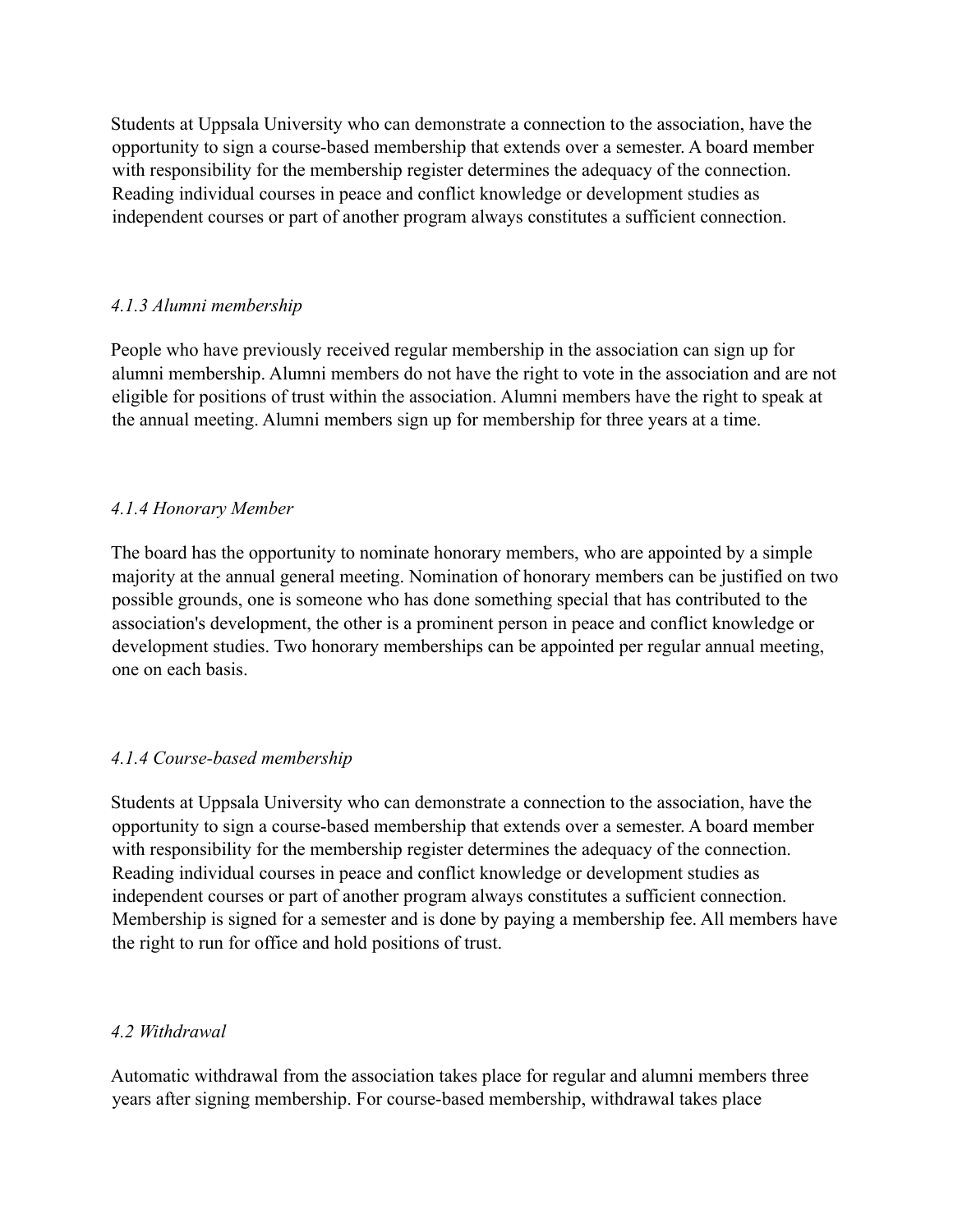automatically after one semester. Voluntary resignation takes place by written notice to the board, membership fee is not refunded.

# *4.3 Exclusion*

The association's board may exclude a member who is deemed unsuitable or manifestly acting to damage the association's activities or reputation. Before a decision is made, the member must be given the opportunity to explain himself to the board. Decisions on exclusion can only be made thereafter and must be made by a simple majority with at least three quarters of the board members present.

# *4.4 Membership fee*

Membership fee is determined by the annual meeting. The fees for regular membership and alumni membership do not have to be the same. Paid membership fee is non-refundable.

# **§ 5 Organization**

The association operates through a) the annual meeting b) extra member meeting c) the board d) committees e) independent offices f) temporary committees.

# *5.1 The association's financial year*

The association's financial year runs according to the calendar year.

# *5.2 The association's year of operation*

The association's financial year runs from annual meeting to annual meeting. The annual meeting shall be held no later than February.

# **§ 6 Annual meeting**

The association's highest decision-making body is the annual meeting, to which all members are invited. The Annual General Meeting is held annually no later than February. All ordinary members have the right to submit motions prior to the annual meeting.

To exercise their voting right, members must have paid their membership fee no later than one week before the annual meeting. The members of the Board do not have the right to vote, but do have the right to express an opinion and make a claim. The annual meeting may choose to individually grant the right to express an opinion to an external person at the meeting.

Minutes shall be kept during the meeting of the secretary appointed by the annual meeting and adjusted by two adjusters appointed by the annual meeting.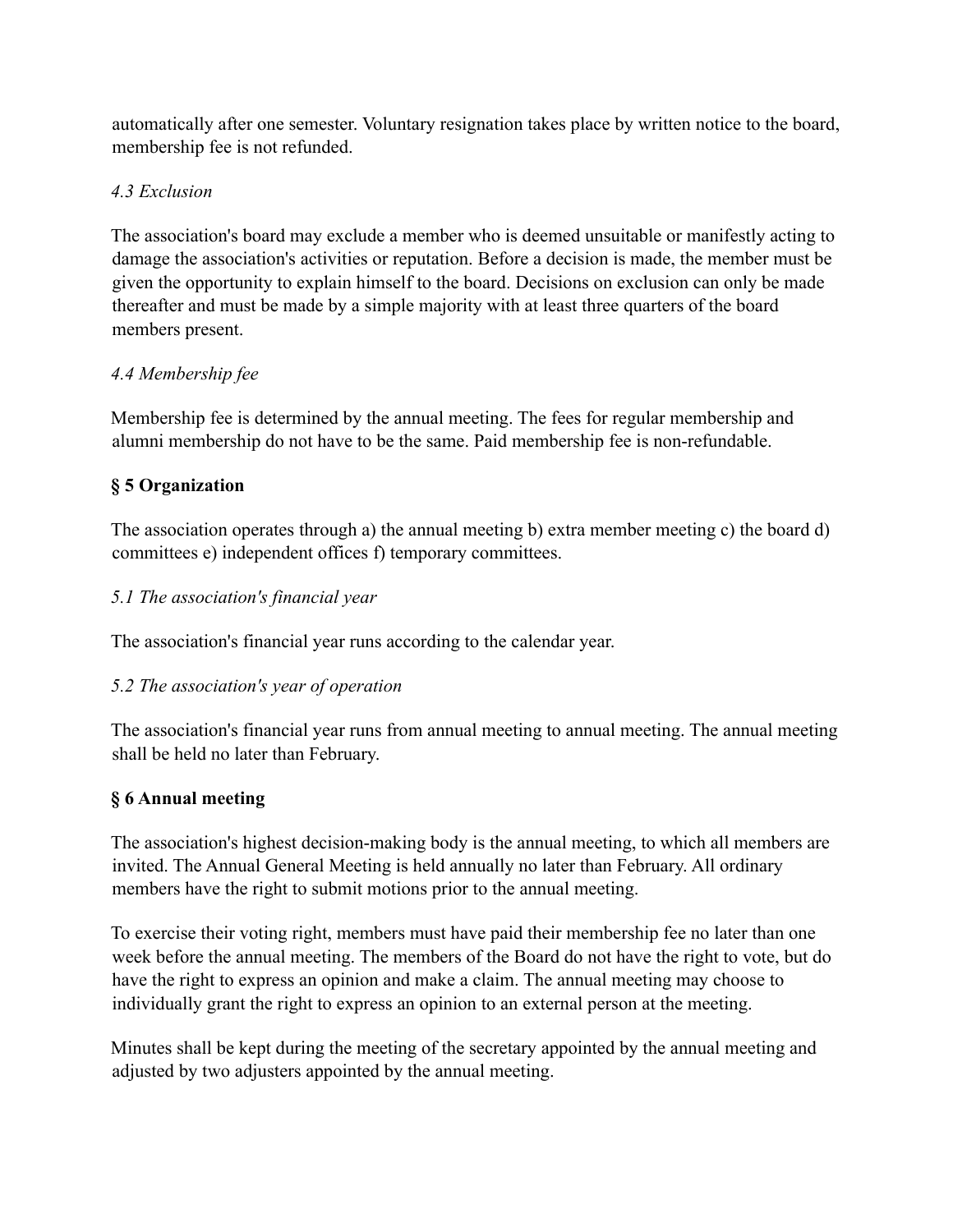#### *6.1 Decision-making at the annual meeting*

Decisions at the annual meeting are made by a simple majority.

Exceptions apply to amendments to the articles of association, when a qualified majority (at least 75% of the votes of those entitled to vote present) is required. Elections are conducted by secret ballot as the Nomination Committee's proposal does not reach a simple majority, alternatively after the annual meeting's decision.

In the case of a personal election between two or more persons where two persons receive an equal number of votes, an extra round of voting shall be carried out. If there is still an equal number of votes, the lottery will decide.

### *6.1.1 Selection for more than one item*

If a member is a candidate and is elected to more than one board position, he or she may, in connection with the annual meeting, choose which of these he or she wishes to take up. Re-election of any vacancies will then take place immediately.

### *6.2 Notice of the annual meeting*

Notice of the annual meeting shall be sent by the board no later than one calendar month in advance, via e-mail and by uploading to the association's website. All members, the board, the auditors and the nomination committee shall be called to the annual meeting.

The financial report, annual report, the Board's proposed agenda, the Nomination Committee's proposals for new elected representatives and other candidates, bills, motions and answers to these shall be available to members no later than one week before the annual meeting.

When convening an extraordinary annual meeting, only the issues that will be addressed during the meeting shall be included.

# *6.3 Exercises*

Announcements of motions must take place one calendar month before the annual meeting, and motions must be received by the board no later than two weeks before the annual meeting.

# **§ 7 Agenda for the annual meeting**

- The opening of the meeting
- Approval of the meeting's authorized announcement
- Appeal together with determination of the voting list
- Approval and adoption of the agenda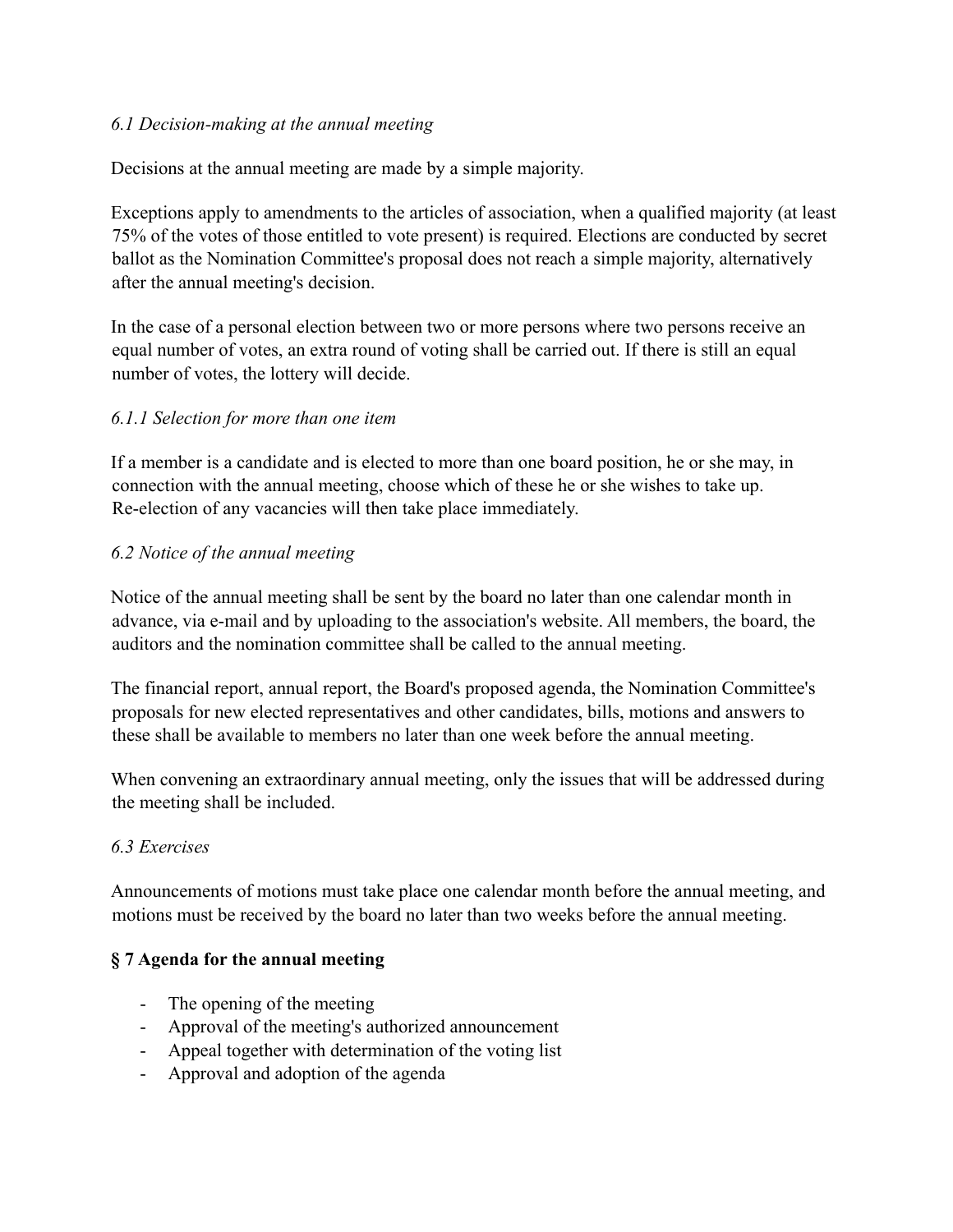- Election of meeting functionaries chairman, secretary, and two minutes adjusters as well as tellers.
- The Board's and the committees' presentation of the annual report and financial report
- Auditor's report
- Decision on discharge from liability for the board
- Presentation of and decision on bills presented by the board
- Presentation of and decisions on motions received
- Determination of membership fee (s)
- Presentation of the nomination committee's proposal and open question about other candidates. Choice of:
	- 1. chairman, also signatory
	- 2. treasurer, also signatory
	- 3. committee responsible
	- 4. Vice Chairman
	- 5. Secretary
	- 6. communications manager
	- 7. Commissioner
	- 8. auditor (s)
	- 9. Nomination Committee prior to the next annual meeting
	- 10. Generals
	- 11. Sports manager
- Other questions
- Closing of the meeting

# **§ 8 Extraordinary annual meeting**

The association's board, the auditors or two thirds of the association's members may each request a written annual meeting of the board for an extra annual meeting. Notice of an extra annual meeting must be given no later than one week before the meeting is to take place. The meeting only addresses the issues raised in the notice.

When filling vacant positions that require an extra annual meeting, the notice shall be issued no later than two weeks before the meeting takes place.

# **§ 9 The Board**

#### *9.1 Task of the Board*

The board's task is to implement the annual meeting's decisions, be responsible for and manage the association's finances in a healthy way and otherwise lead the association's work forward.

#### *9.2 Election of board*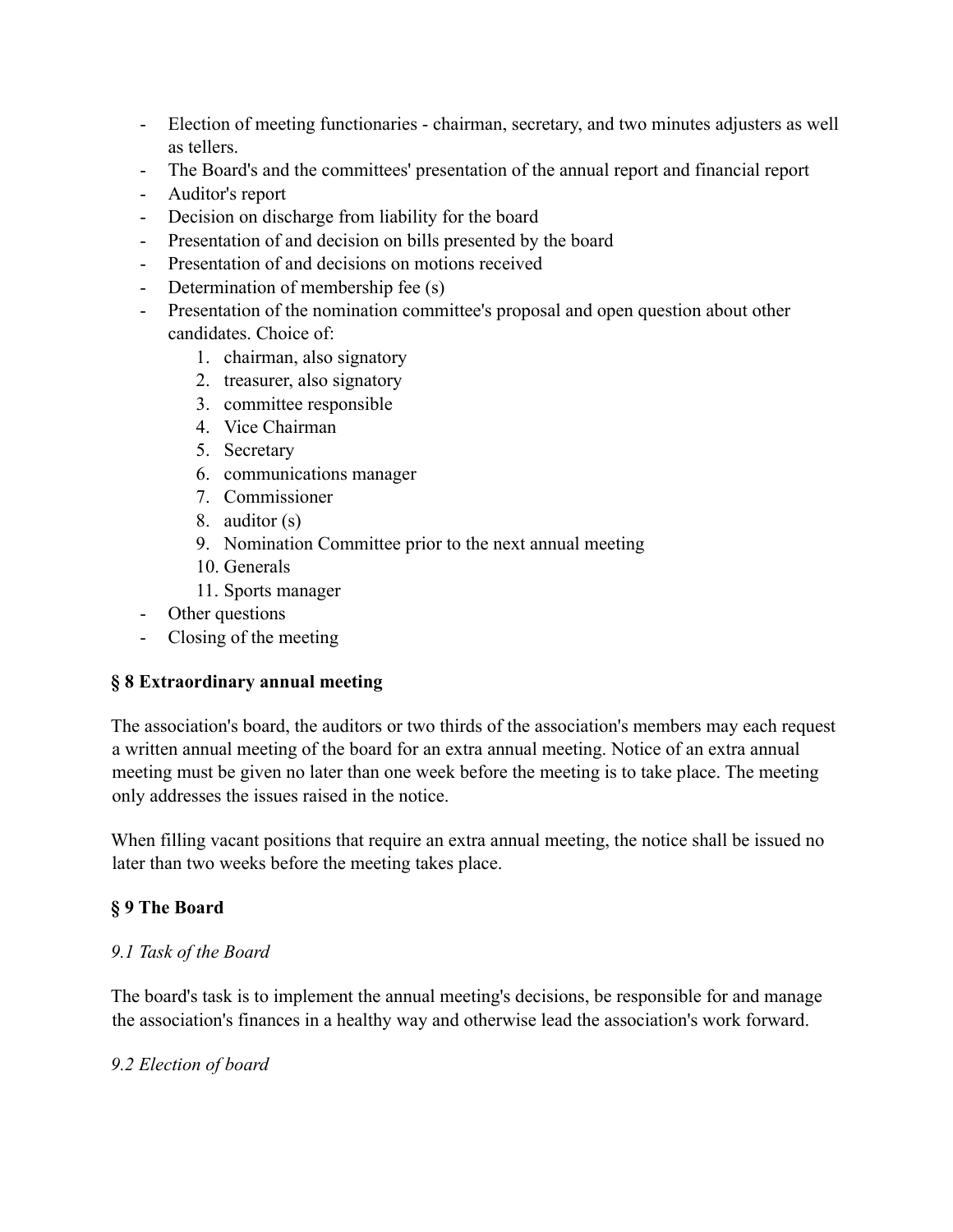The board is elected at an annual meeting up to and including the next ordinary annual meeting. The board shall consist of a minimum of five, of which one is a signatory and a maximum of eleven members, all of whom must have signed an ordinary membership or course-based membership that covers the entire term of office. The position as head of the education committee must be held by a program student. The board shall, as far as possible, consist of eleven members.

# *9.3 Structure of the board*

The board shall, as far as possible, consist of: chairman, vice chairman, treasurer, secretary, communications manager, event manager, deputy event manager, education manager, deputy education manager, sports manager and a member.

# *9.3.1 Areas of responsibility*

# *9.3.1.1 Chairman*

Ultimately responsible for the association's activities, also signatory. Leads the work of the board, and is convening.

# *9.3.1.2 Vice-Chairman*

Assists the chairman, and replaces the chairman in his absence. Maintains contacts with the association's partners.

# *9.3.1.3 Treasurer*

Responsibility for the association's budget and financial statements, also signatories. Manages the association's cash and other assets. The treasurer has a significant voice in decisions on financial matters.

# *9.3.1.4 Secretary*

Responsible for and oversees the association's administration, for minutes at board meetings, and for member and alumni register.

#### *9.3.1.5 Communications Manager*

Responsible for information about the association's activities, communication through the website and social media, and responsible for marketing and PR. Should also see if there is demand for merch and in such cases appoint a merch committee.

#### *9.3.1.6 Event manager*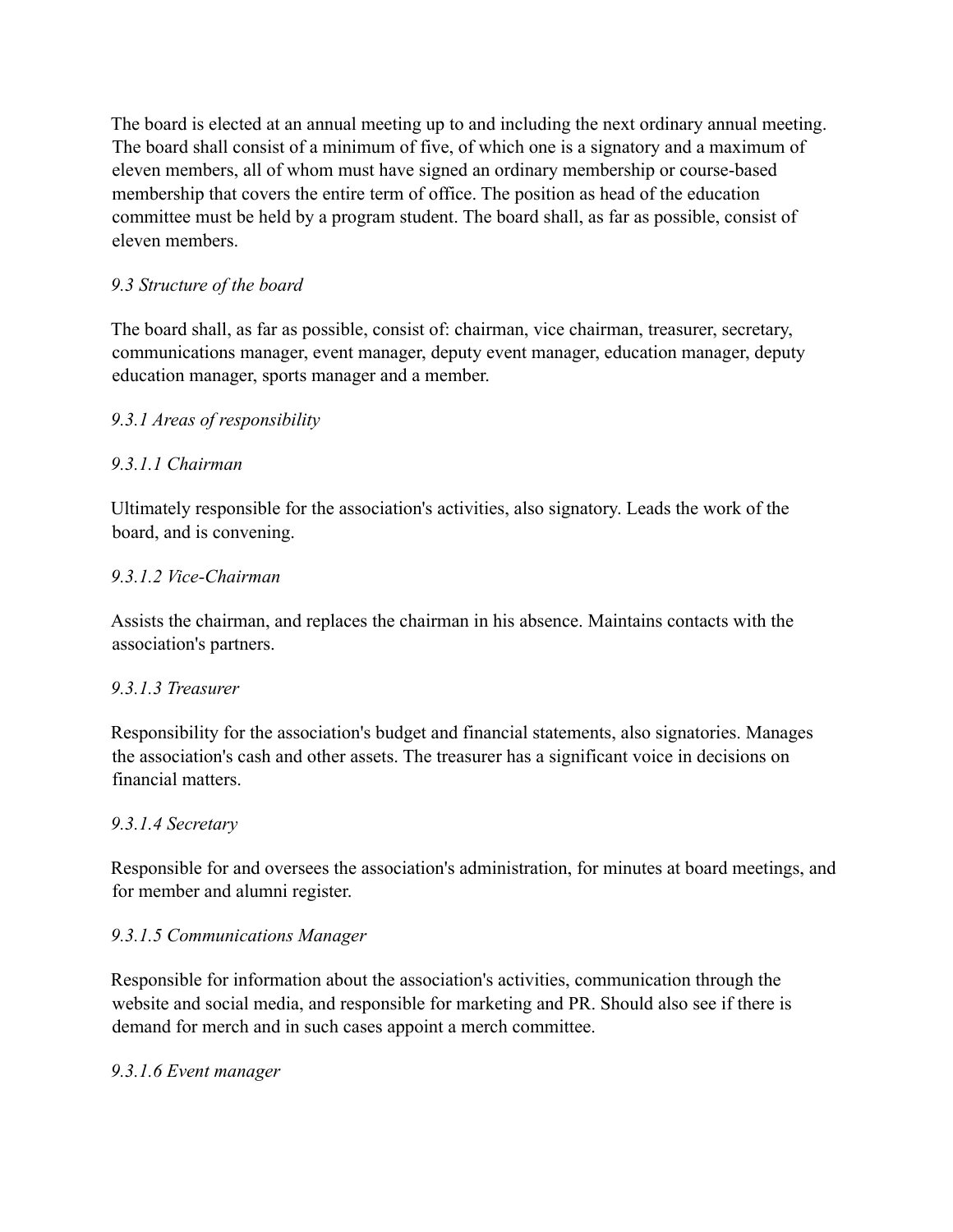Ultimately responsible for the events committee's activities and reports on its work to the board.

*9.3.1.7 Vice Event Manager*

Assists event manager in committee work.

#### *9.3.1.8 Education manager*

Ultimately responsible for the Education Committee's activities and reports on its work to the Board.

### *9.3.1.9 Deputy head of education*

Assists education manager in committee work.

### *9.3.1.10 Member*

Furthermore, a member is elected to the board. The member has the right to vote at board meetings but does not receive any direct area of responsibility but should rather assist other board members.

### *9.3.11 Generals*

Generals are responsible for kicking in the new students on the program. The generals are elected at the annual meeting and are then responsible for reporting to the board on its work regularly.

#### *9.3.12 Sports manager*

Responsible for sports activities. The sports manager is ultimately responsible for a rewarding sports activity with, for example, football teams, basketball teams and organizing sports days. The sports manager shall appoint a committee after the annual meeting consisting of at least three people.

# *9.4 Decision-making in the board*

Decision-making requires more than half of the board members to be present. In the event of an equal number of votes, the chairman has the casting vote. Decisions in financial matters cannot be made without the cashier's consent.

#### *9.5 Meetings*

The board shall meet regularly and these meetings shall be recorded in minutes and adjusted by a member or deputy. For the meeting, the board can choose to co-opt additional people.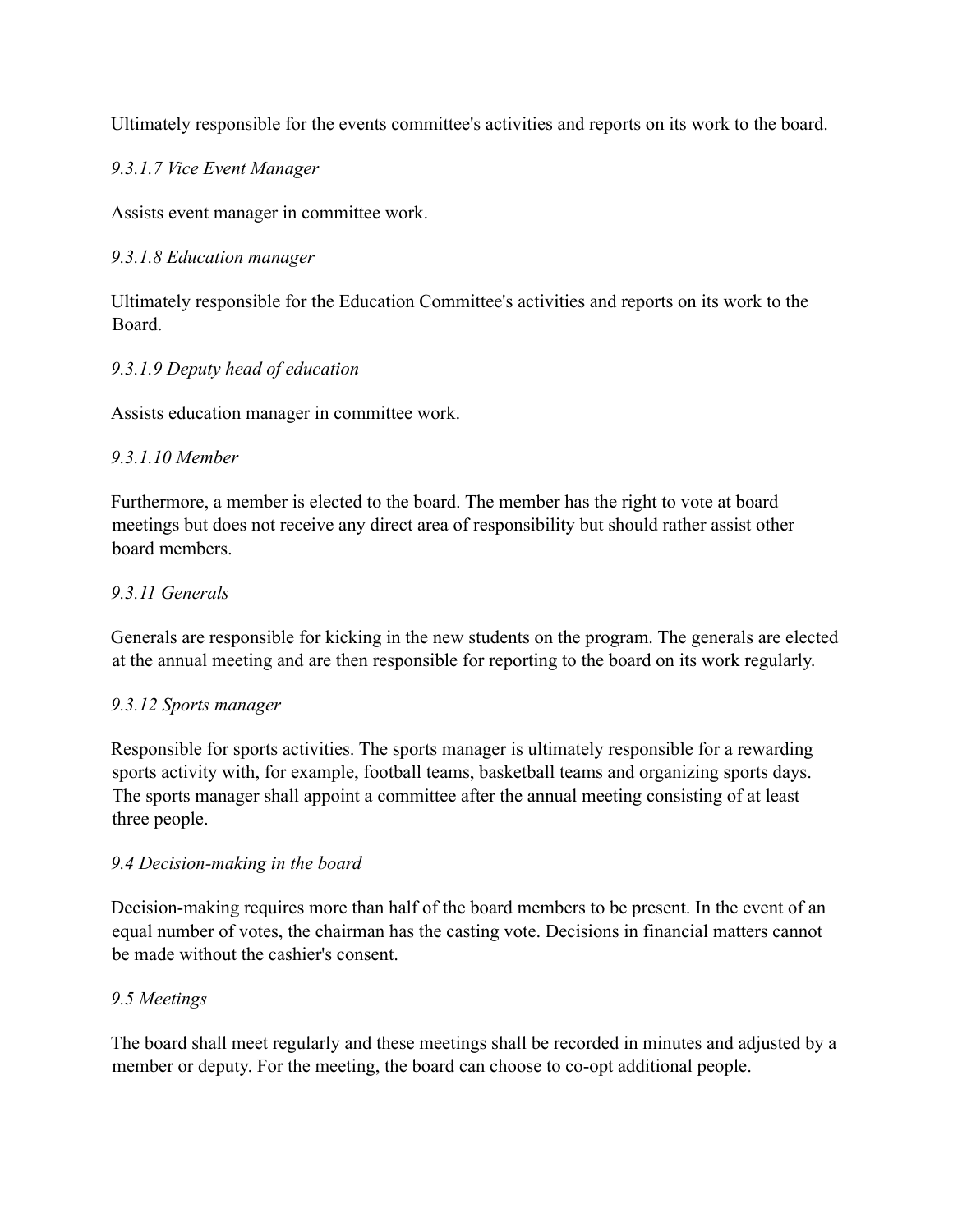The deputy is constantly co-opted.

# *9.6 Exclusion of board member*

A qualified majority (at least 75% of the votes of those entitled to vote) of the Board of Directors may exclude a member of the Board of Directors who is considered unsuitable. The member has the right to attend and the right to explain himself to the board but may not participate in voting.

### *9.7 Resignation from the Board*

A member may resign from the board at any time, but the resignation does not take effect until three weeks after the written application has been received.

### *9.8 Vacancies and elections*

Vacant board positions are filled by decision at an extraordinary annual meeting. The positions must be announced two weeks before the decision is made.

### *9.9 Offices*

The board can, if necessary, create offices and appoint officials. The officials must have specific roles and can work for the board, individual board member or committee. Vacancies must be announced and appointed by the board. Resignation from office takes place in writing to the board with three weeks' notice.

#### **§ 10 The committees**

In the association, there are three permanent committees where each committee manager and board member lead the work with the help of the association's members. Other members are free to participate in the committees 'activities and be part of the committees' organization.

#### *10.1 The Events Committee*

The events committee will work to arrange various social activities for the association's members, including implementing the annual kick-in for new students at the bachelor's program.

#### *10.2 The Education Committee*

Must work with study supervision for the association's members, as well as activities related to this. The Education Committee shall function as a link between students and the university and actively work for good communication between the parties. The Education Committee should also strive for cooperation with other student organizations with which the association has common interests in educational matters.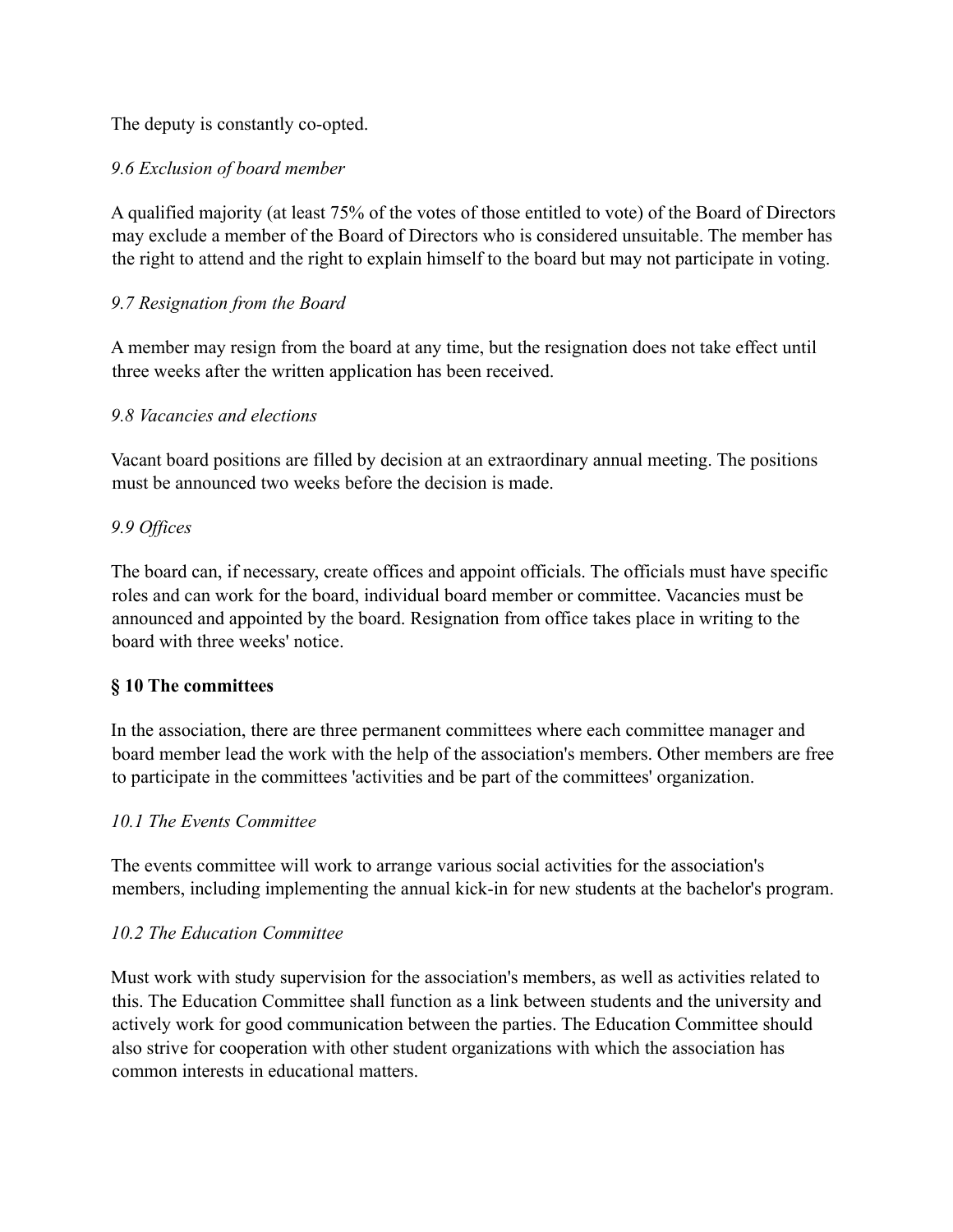#### *10.3 Temporary committees*

The board can decide on the creation of temporary committees for the implementation of major projects.

#### *10.4 Finance of committees*

The committees' budgets are determined at the association's regular annual meeting and presented at the next regular annual meeting. The committees can apply for additional money from the board.

### *10.5 Decision-making in the committees*

The committees themselves decide how they are to be organized and make decisions. The chairman of the committees has a decisive vote and a veto.

### *10.6 Change in committee*

Permanent committees can only be created, changed or dissolved at the annual meeting and then by a simple majority. The chairman of new committees is elected at the annual meeting and holds a seat on the association's board.

#### *10.7. The Sports Committee*

The sports committee shall work to engage students in sports activities and work for a strengthened community within the association. The Sports Committee should strive for cooperation with other student organizations in a sports context.

#### *10.8 Generals*

Generals bear the ultimate responsibility for the kick-in. Together with elected team leaders and sponsors, they are responsible for arranging a kick-in at the beginning of the autumn term for new members. The generals must report regularly to the board during their term of office.

#### **§ 11 The Nomination Committee**

The Nomination Committee shall consist of two to four members and has the task of working out a proposal on which persons are to be elected to Board positions, auditors and the annual meeting presidium.

The Nomination Committee can not propose themselves for positions of trust. The Nomination Committee's proposal must also include a list of other candidates.